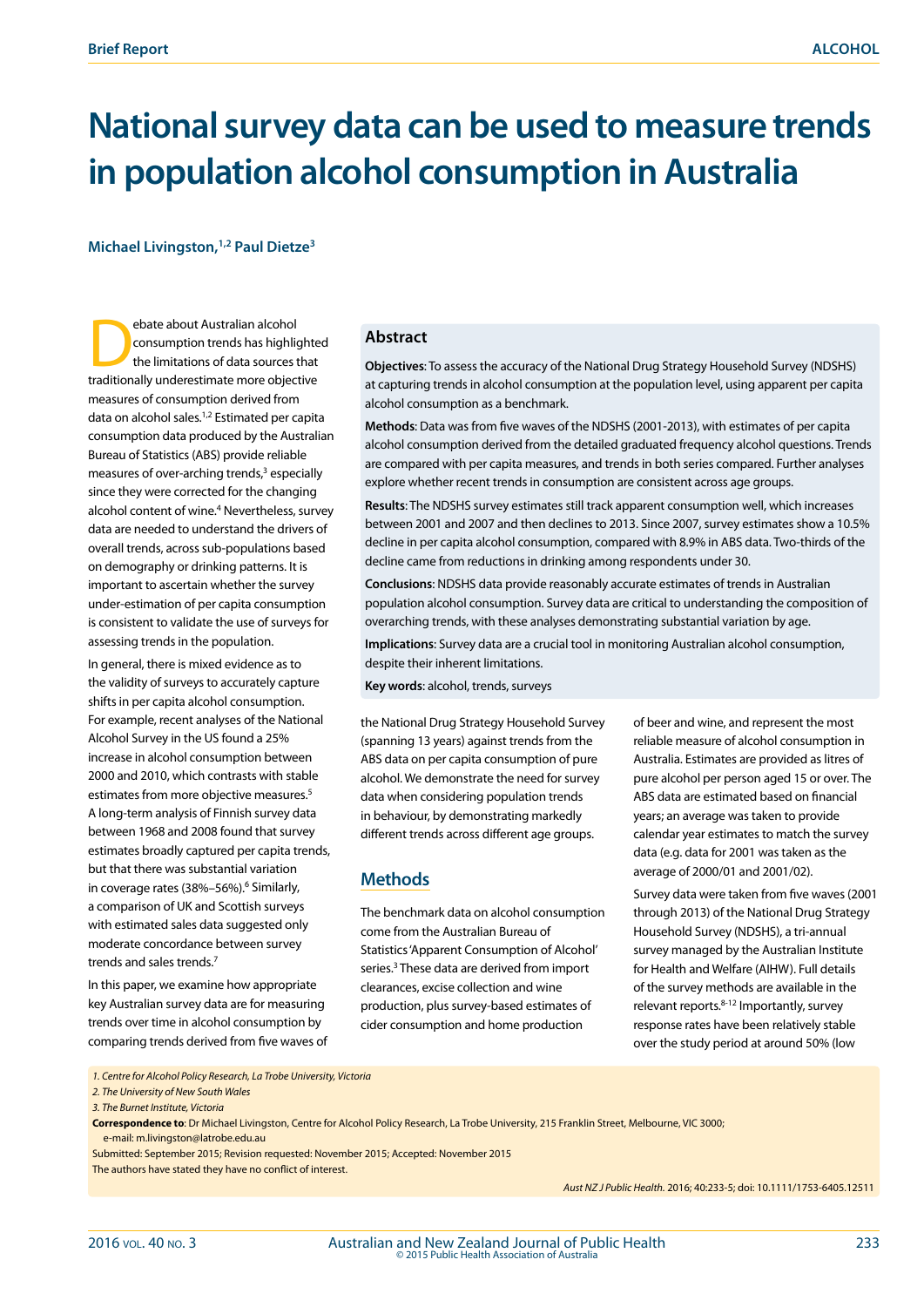of 46% in 2004, high of 51% in 2010). All survey data are weighted to adjust for the probability of selection and for differences in demographics between the survey sample and the Australian population.

Data on alcohol consumption came from a series of questions aimed at measuring the frequency of alcohol consumption by respondents at different levels (the graduated-frequency approach).13 Respondents were asked how often they drank 20 or more standard drinks in a session, and then how often they drank between 11 and 19 drinks, and so on down to how often they drank 1–2 drinks.

An estimate of total annual consumption volume for each respondent was derived by multiplying the mid-point of each volume category (e.g. for the 11–19 drinks category, a volume of 15 is used) by the mid-point of each frequency category (e.g. for 5–6 days per week, a frequency of 5.5\*52 = 286 is used). Where respondents provided more than 365 drinking occasions, their heaviest 365 were used. The top volume category (20 or more drinks) was coded as 21 drinks. See Greenfield<sup>13</sup> for a more detailed explanation of this approach. The volume measure was converted from standard drinks (10 g of alcohol) to litres of pure alcohol using the standard conversion.<sup>14</sup>

Analyses are largely descriptive, with estimates of average consumption of alcohol per capita derived by year and compared with benchmark ABS data. More detailed analyses examine the trends in consumption by age group and estimate the relative contribution of different age groups to recent changes in overall consumption. Trends in coverage were tested using simple linear regression between year and coverage rate, while a comparison of the ABS and AIHW estimates of per capita consumption was conducted by assessing the correlation of the proportional changes in each series over time. Analyses used Stata 13, using the 'SVY' suite of commands to adjust for the complex survey design.<sup>15</sup>

#### **Table 1: Per-capita alcohol consumption, Australia, NDSHS and ABS estimates, 2001-2013. Year Survey estimate (95% CI) ABS estimate Coverage**  $2001$   $5.74$  ( $5.60$   $5.89$ )  $10.12$   $56.89$

| ZUUT | (95.5-00.5) 2.74  | <b>IU.IZ</b> | <b>20.0%</b> |
|------|-------------------|--------------|--------------|
| 2004 | 5.80 (5.67-5.94)  | 10.41        | 55.7%        |
| 2007 | 5.79 (5.62-5.96)  | 10.76        | 53.9%        |
| 2010 | $5.63(5.48-5.77)$ | 10.42        | 54.0%        |
| 2013 | 5.18 (5.04-5.33)  | 9.80         | 52.9%        |

**Table 2: Proportional change in estimated per-capita alcohol consumption, National Drug Strategy Household Survey and Australian Bureau of Statistics (ABS) Apparent Consumption.** 

| <b>Period</b> | % change in survey | % change in ABS |  |  |
|---------------|--------------------|-----------------|--|--|
| 2001-2004     | $+1.05%$           | $+2.87%$        |  |  |
| 2004-2007     | $-0.17%$           | $+3.36%$        |  |  |
| 2007-2010     | $-2.76%$           | $-3.16%$        |  |  |
| 2010-2013     | $-8.00\%$          | $-5.95%$        |  |  |

#### **Results**

Data on estimated per capita consumption from the NDSHS and the ABS Apparent Consumption data are presented in Table 1. A measure of survey coverage (the proportion of per capita consumption data covered by the survey estimates) is also provided. Survey coverage has declined slightly over time (Coeff=-0.95, *p*=0.01 in a simple regression of coverage against year), suggesting that the NDSHS has become slightly worse at capturing population consumption over time. In spite of this, the actual variation in coverage rates is rather small and the survey trends mirror national estimates quite closely, with consumption increasing between 2001 and 2007 (although the survey is stable between 2004 and 2007) followed by a steady decline to 2013.

It is difficult to conduct statistical tests with just five data points. To assess how well the changes in the survey estimates of consumption tracked changes in the apparent per capita consumption produced

| Table 3: Volume of alcohol consumed per person, 2007-2013, by age group, NDSHS estimates. |      |      |      |      |      |                      |                      |  |
|-------------------------------------------------------------------------------------------|------|------|------|------|------|----------------------|----------------------|--|
| Age group                                                                                 | 2001 | 2004 | 2007 | 2010 | 2013 | <b>Trend (01-07)</b> | <b>Trend (07-13)</b> |  |
| 14-17                                                                                     | 3.62 | 2.81 | 2.73 | 1.98 | 1.50 | $-24.5%$             | $-45.1%$             |  |
| $20 - 24$                                                                                 | 8.53 | 8.72 | 8.41 | 7.79 | 6.19 | $-1.4%$              | $-26.4%$             |  |
| $25 - 29$                                                                                 | 6.87 | 6.81 | 7.22 | 6.38 | 5.78 | 5.1%                 | $-20.0\%$            |  |
| $30 - 39$                                                                                 | 5.63 | 6.02 | 5.95 | 5.91 | 5.50 | 5.7%                 | $-7.7%$              |  |
| $40 - 49$                                                                                 | 5.67 | 5.87 | 6.02 | 5.91 | 5.99 | 6.1%                 | $-0.4%$              |  |
| 50-59                                                                                     | 5.85 | 5.61 | 5.88 | 5.99 | 5.52 | 0.5%                 | $-6.1%$              |  |
| 60-69                                                                                     | 4.62 | 5.04 | 4.76 | 5.10 | 5.03 | 2.9%                 | 5.8%                 |  |
| $70+$                                                                                     | 4.08 | 3.83 | 3.82 | 3.84 | 3.68 | $-6.1%$              | $-3.8%$              |  |

by the ABS, we compared the changes over time (in percentage terms) in each of the two series (Table 2). For example, the estimated volume of pure alcohol per capita from the NDSHS increased by 1.05% between 2001 and 2004, while the ABS apparent consumption estimates increased by 2.87%. The similarity of these changes over time were assessed via a simple Pearson Correlation test, which found that they were highly correlated (0.94, *p*=0.06), suggesting that the two sets of estimates had similar patterns over time.

Finally, Table 3 examines how different age groups have contributed to the trends in alcohol consumption, focusing on the increase between 2001 and 2007 and the decline between 2007 and 2013 separately.

Between 2001 and 2007, a sharp decrease in underage drinking was offset by increases in drinking among middle-aged Australians (who drink more and also make up a much larger proportion of the population).

The period of declining consumption was driven predominantly by large declines in drinking by Australians aged under 30, with much more moderate shifts among older Australians. Based on the relative population sizes of the age groups in Table 3, more than two-thirds of the decline in total per capita alcohol consumption in Australia since 2007 has been driven by these declines in drinking by people aged under 30 (~27% of the population).

### **Discussion**

The data presented here demonstrate a clear and declining trend in Australian alcohol consumption evident from 2007, which is consistent across the survey data and apparent consumption data. The survey trends are highly correlated with the more objective apparent consumption measures, with relatively stable levels of coverage. This provides important support to the ongoing use of the NDSHS as a tool to monitor drinking in the population. It is worth noting that, in spite of these trends, rates of alcoholrelated harm remain high in Australia and some indicators continue to increase.16

When survey trends were examined by age, there was strong evidence that much of the recent decline in per capita consumption had been driven by declining drinking by teenagers and young adults. Indeed, the data suggest that teen drinking was declining